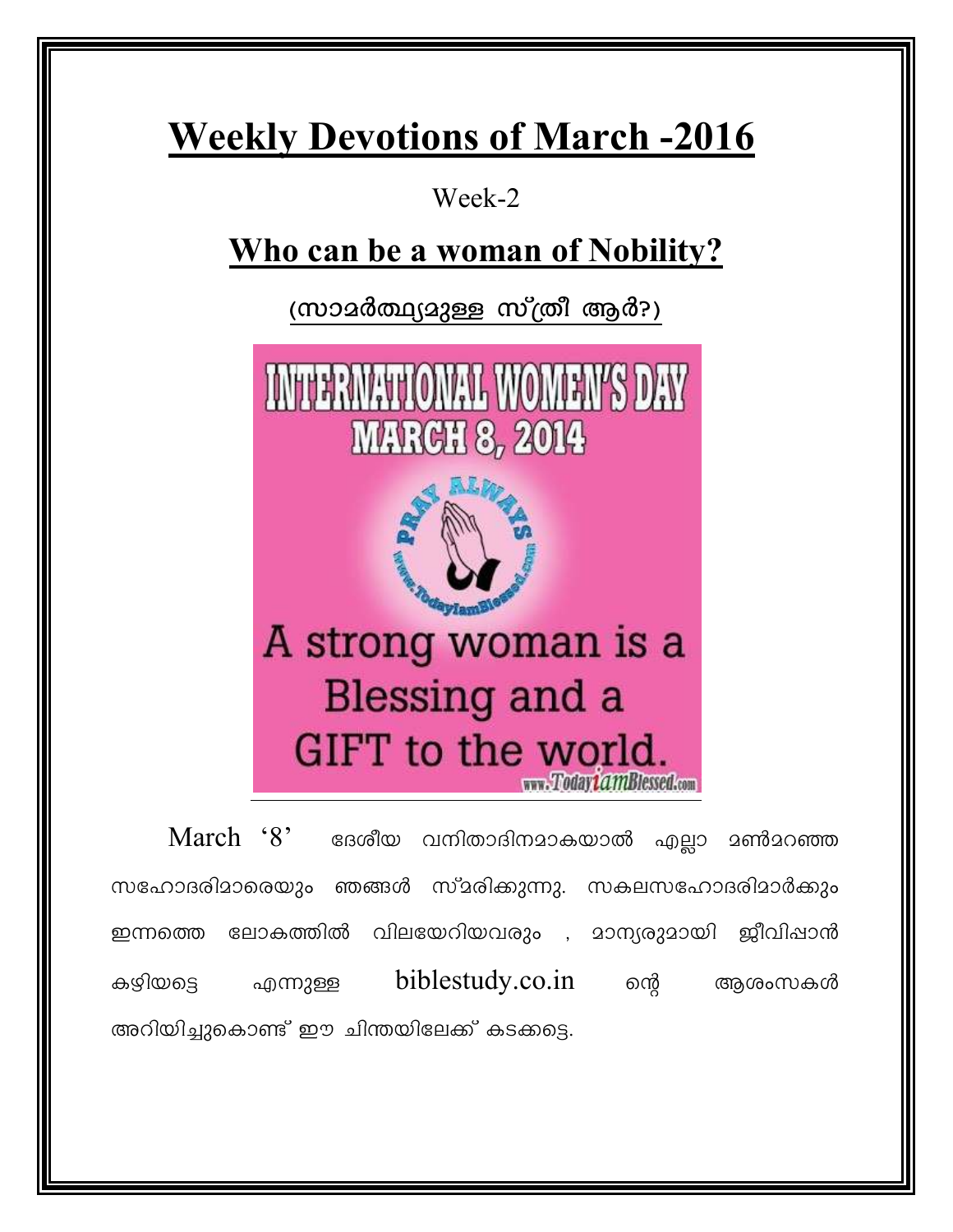സാമർത്ഥ്യമുള്ള സ്ത്രീക്ക് ഉണ്ടായിരിക്കേണ്ട ഗുണങ്ങൾ എന്തെല്ലാം?

#### 1. ദൈവീക ഉദ്ദേശം മനസ്സിലാക്കുന്നവൾ

Power, prayer, Patience, Praise mou apgo. 251 assoom സഹോദരിക്കു **20(ത3േ,** മൈവത്തിന് ഏറ്റെടുക്കുന്ന ഒരു തന്നെക്കുറിച്ചുള്ള ഉദ്ദേശം എന്തെന്ന് മനസ്സിലാക്കുവാൻ കഴിയുകയുള്ളു. ഇപ്രകാരമുളളവർ ഒരിക്കലും ബലഹീനരല്ല. ലോകത്തിലുള്ള ഒന്നിനു വേണ്ടിയും , ആർക്കുവേണ്ടിയും തിരഞ്ഞെടുത്ത ၮၥ၀ വഴി നഷ്ടമാക്കരുത് . ദൈവത്തോട് ചേർന്നു നടക്കുന്ന ഒരു സ്ത്രീ ബുദ്ധിയും ബലവും ഉള്ളവളായിരിക്കും. സ്ത്രീകൾക്ക് ചെയ്യുവാൻ കഴിയുന്ന രണ്ട് കല്പനകളാണ് മർക്കോസ് (12:30,31) വാക്യങ്ങളിൽ രേഖപ്പെടുത്തിയിട്ടുള്ളത്. എങ്ങനെ ഒരു സഹോദരി തന്റെ ശക്തി ഉപയോഗിക്കുമെന്ന് വചനത്തിൽ നിന്ന് ദൈവത്തിനായി விப ഉദാഹരണങ്ങൾ നമുക്ക് നോക്കാം.

 $\alpha$ ) യെരുശലേമിന്റെ വീണ്ടെടുപ്പിനായി '84' സംവത്സരം ദൈവാലയം വിട്ടുപിരിയാതെ ഉപവാസത്തോടും പ്രാർത്ഥനയോടും കൂടെ ആരാധിച്ച വിധവയായ 'ഹന്ന'എന്ന പ്രവാചകി - ലൂക്കോ:2;37

(ഉപവാസത്തിനും, പ്രാർത്ഥനയ്ക്കും പ്രായം ഒരു തടസ്സമല്ല)

 $(b)$  ഒരുമനപ്പെട്ട് പ്രാർത്ഥിഷാൻ ഒത്തുകൂടിയവർ (അഷോ:1:14)

 $\overline{c}$ ) ഒരു പട്ടണത്തിലെ ജനങ്ങളെ മുഴുവൻ യേശുവിന്റെ അടുക്കൽ എത്തിച്ച ശമര്യ്യ സ്ത്രീ - യോഹ:(4:4-29)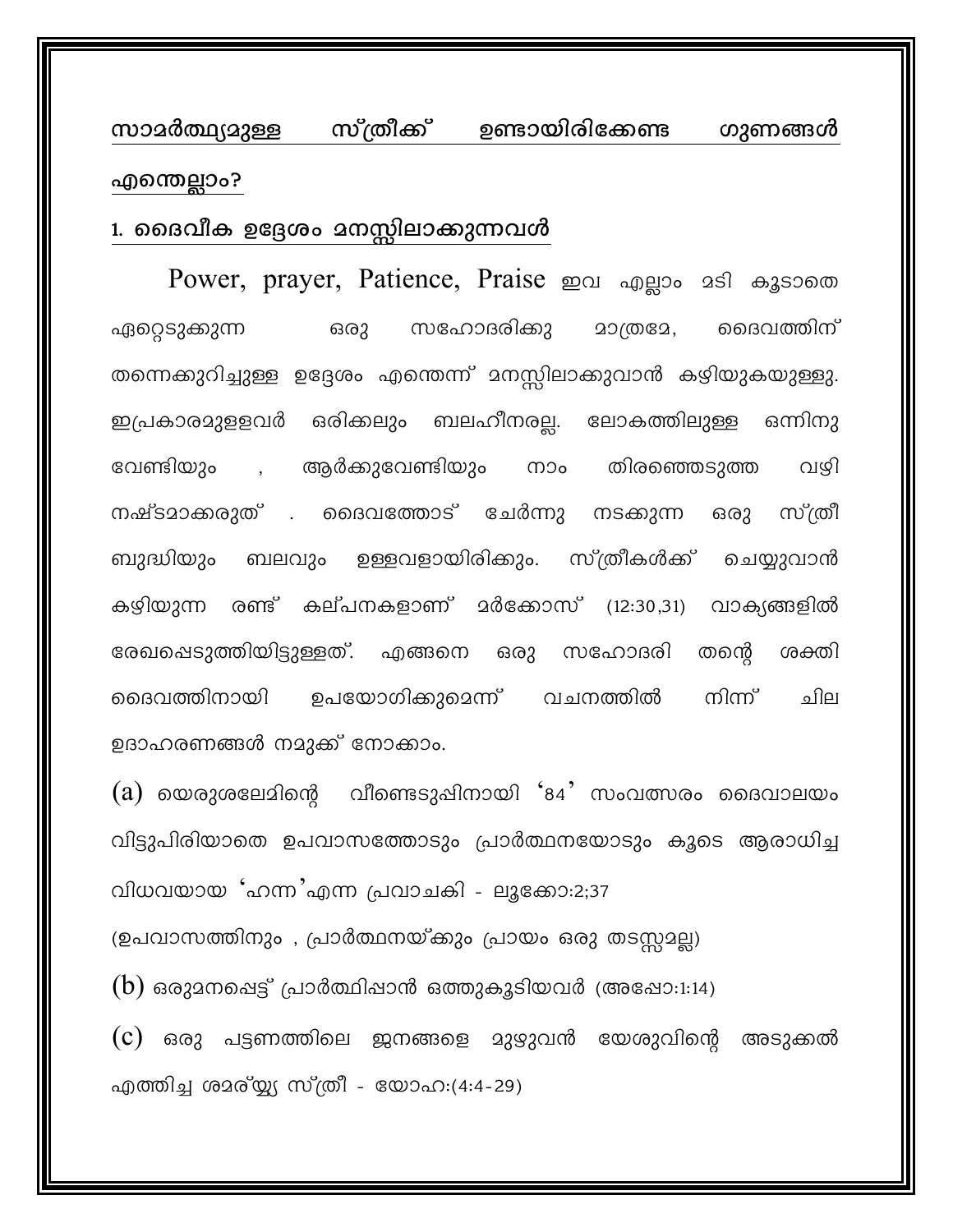## (2) ഒരു ഭാര്യയുടെ ശക്തിയുടെ പ്രത്യേകതകൾ

വെളി:(19:7,8) ൽ കുഞ്ഞാടിന്റെ കല്യാണത്തിന് തന്നെത്താൻ ഒരുങ്ങുന്ന കാന്തയെ നമുക്ക് വസ്ത്രം കാണാം. അവളുടെ ശുദ്ധവും, ശുഭ്രവുമാണ്. നമ്മുടെ സ്വർഗ്ഗീയ **മണവാളനുഭവണ്ടി** 



ഒരുങ്ങുന്ന നല്ല മണവാട്ടി ആകുവാൻ പ്രാർതഥന, സ്തുതി, പരിശുദ്ധാത്മ ശക്തി ഇവ പ്രാപിക്കേണ്ടതാണ്. സാമർത്ഥ്യമുള്ള ഭാര്യ ഒരു പുരുഷന് വിലയേറിയ മുത്തിനെക്കാൾ വിലയുള്ളതാണ്.(സദൃ:31:11)

ക്രിസ്തുവിന്റെ മണവാട്ടി നന്നാ രാവിലെ എഴുന്നേറ്റ് അന്നത്തേക്കുള്ള ക്ഷീകരണം നിർദ്ദേശങ്ങൾ നൽകാനുള്ള ചെയ്യുന്നു. ആഹാരം നൽകേണ്ടവർക്ക് ആവശ്യമായ നിർദ്ദേശങ്ങൾ നൽകത്തക്കവണ്ണം അവൾ ഇഞാനവുമുള്ളവളാണ്. വിളക്ക് ബുദ്ധിയും ഇവൾ കെടാതെ സൂക്ഷിക്കുന്നു. തന്റെ മണവാളന്റെ സന്തോഷമാണ് അവളുടെയും യഹോവഭക്തിയുള്ള <u> ദണവാട്ടി ദറ്റുള്ളവരാൽ</u> സന്തോഷം. ഈ പ്രശംസിക്കഷെടുന്നു.

#### (3) ഒരു മാതാവിന്റെ ശക്തി

 $\cdot$ 5 $^{\circ}$  പ്രധാനകാര്യങ്ങൾ ഒരു മാതാവ് കുടുംബത്തിൽ ചെയ്യുന്നു.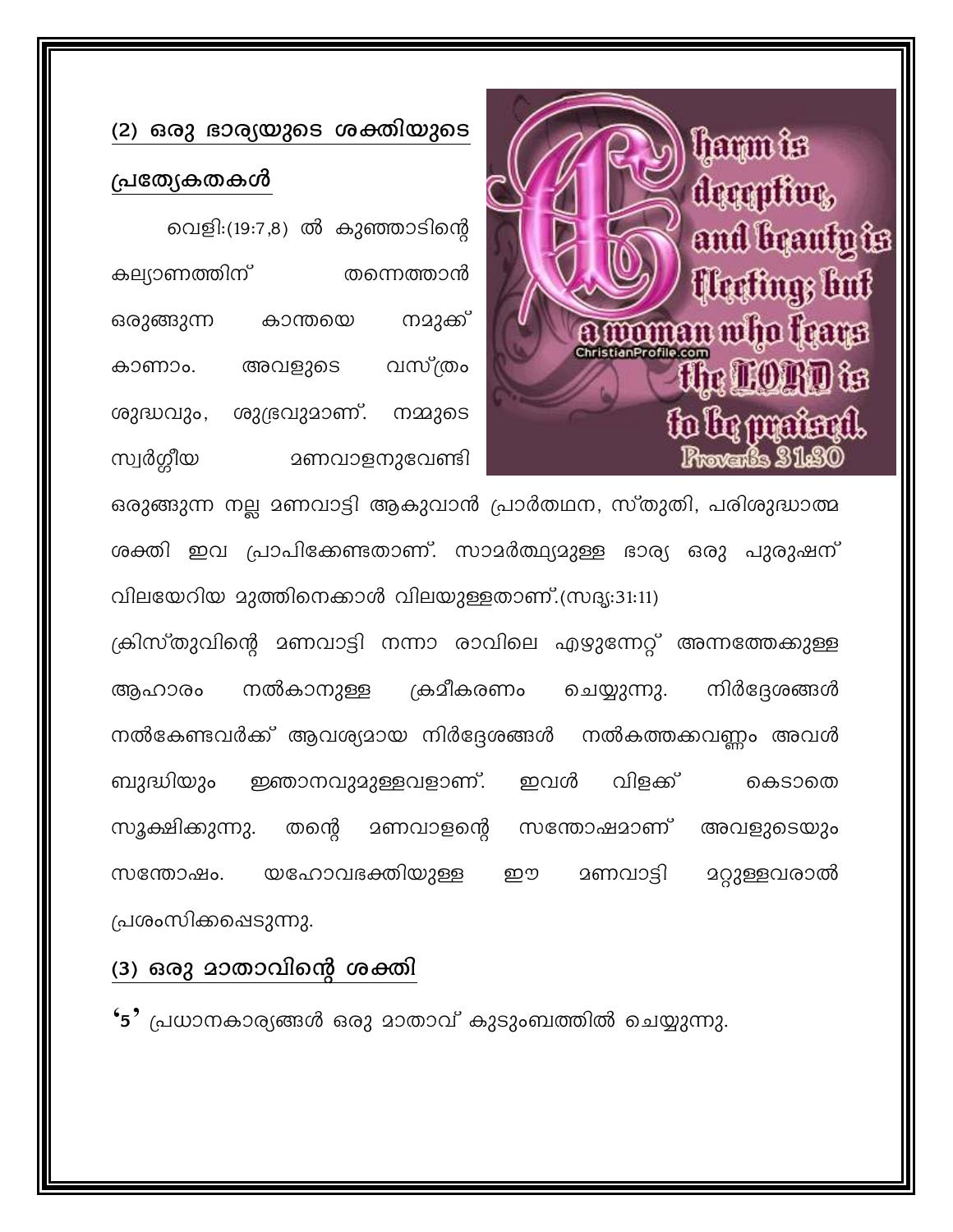#### (a) Home Schooling to children

പ്രാഥമിക കുടുംബത്തിലെ പാഠശാലയായ പ്രധാനപ്പെട്ട ഗുരു അമ്മതന്നെയാണ്. ആത്മീക, ഭൗതീക പഠന പൂർത്തീകരണം ഇവിടെയാണ് ലഭിക്കേണ്ടത്.

#### (b) Daily devotion

<u> </u>ഒകൾക്ക് എന്നും പുതിയതും , രുചികരവുമായ ആത്മീയ ഭക്ഷണം ഇവൾ ഒരുക്കുന്നു. കച്ചവടക്കഷൽപോലെ പ്രവർത്തിക്കുന്നവൾ ഒരു നല്ല അമ്മ കൂടിയാണ്.

#### (c) Prayer Time

പ്രഭാത, പ്രദോഷ പ്രാർത്ഥന കൃത്യമായും നടക്കണം എന്നതു മാത്രമല്ല ഏത് പ്രവർത്തിയും തുടങ്ങും മുൻപും യഹോവയോട് പ്രാർത്ഥിക്കുന്ന ശീലം ഉണ്ടാകണം.

### (d)Church Time

വിശുദ്ധദിവസം ആരാധിക്കേണ്ട ദിവസമാണെന്ന് കുട്ടിക്കാലത്ത് തന്നെ പഠിപ്പിക്കണം. ഇപ്രകാരം പരിശീലിപ്പിക്കുന്ന ഒരു മാതാവിന് മക്കളുടെ ഭാവികാലം ഓർത്ത് പുഞ്ചിരിഷാൻ കഴിയുന്നു.

### (e)Soul Winning

മുകളിൽ രേഖപ്പെടുത്തിയ നാലു കാര്യങ്ങളും മക്കളെ പരിശീലിപ്പിക്കുന്ന അമ്മ അവരുടെ ആത്മാവിനേയും നേടുന്നു.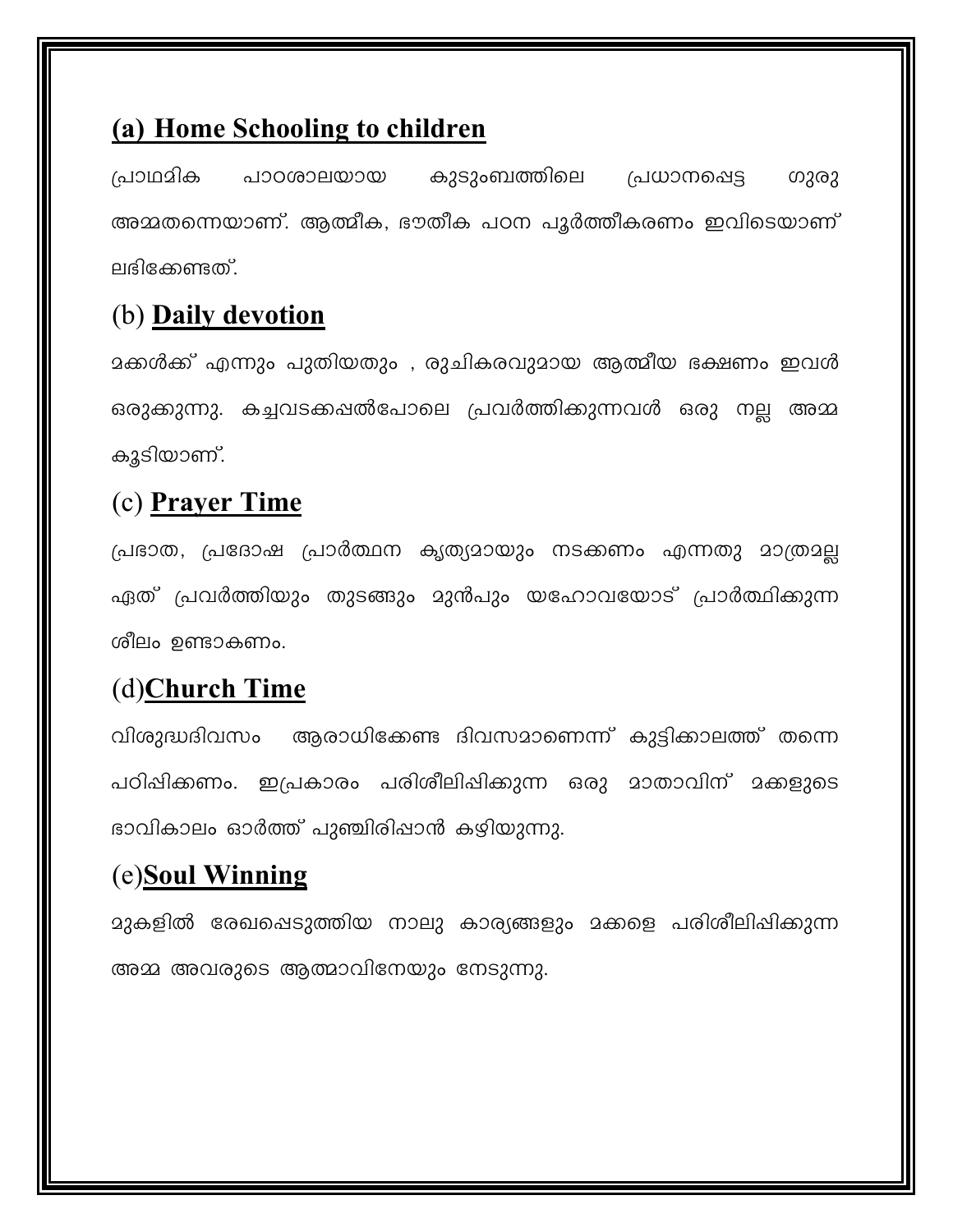#### (4) Misplaced Strength

മൈവത്തിനായി മൈവം ധനം, ബുദ്ധി ഇവ തന്ന ഉപയോഗിക്കാത്തവരാണ് ഈ കൂട്ടർ. ഇവരോട് മാർത്തയോട് പറഞ്ഞ <u> മറുപടിയാണ്</u> യേശുവിന് പറയുവാനുള്ളത്. 'മറിയ നല്ല അംശം തിരഞ്ഞെടുത്തു' എന്ന്. നാം നല്ല അംശം തിരഞ്ഞെടുത്തവരോ? ദേശീയ വനിതാ ദിനത്തിൽ ഒരു സാമർത്ഥ്യമുള്ള സ്ത്രീ ആയിരിപ്പാൻ ദൈവം കൃപ ചെയ്യട്ടെ.

#### പ്രാർത്ഥന

സ്നേഹമുള്ള  $\mathbf{I}$ നിന്നോട് ചേർന്നു നടന്ന് ൈവദേ ബലം നിന്നിലുള്ളവളായി , ഭുജങ്ങളെ ശക്തീകരിച്ച് അങ്ങയുടെ മണവാട്ടിയായി തീരുവാൻ കൃപചെയ്യേണമേ. ഏല്പിച്ച കുടുംബത്തെയും, എന്നെ സമൂഹത്തെയും അങ്ങയുടെ അടുക്കലെത്തിഷാൻ കഴിവുള്ള സ്ത്രീ ആക്കേണമേ

ആമേൻ

#### Santhamma Varghese

Website: www.biblestudy.co.in Email: biblestudy.co.in@gmail.com Facebook: https://www.facebook.com/biblestudyind